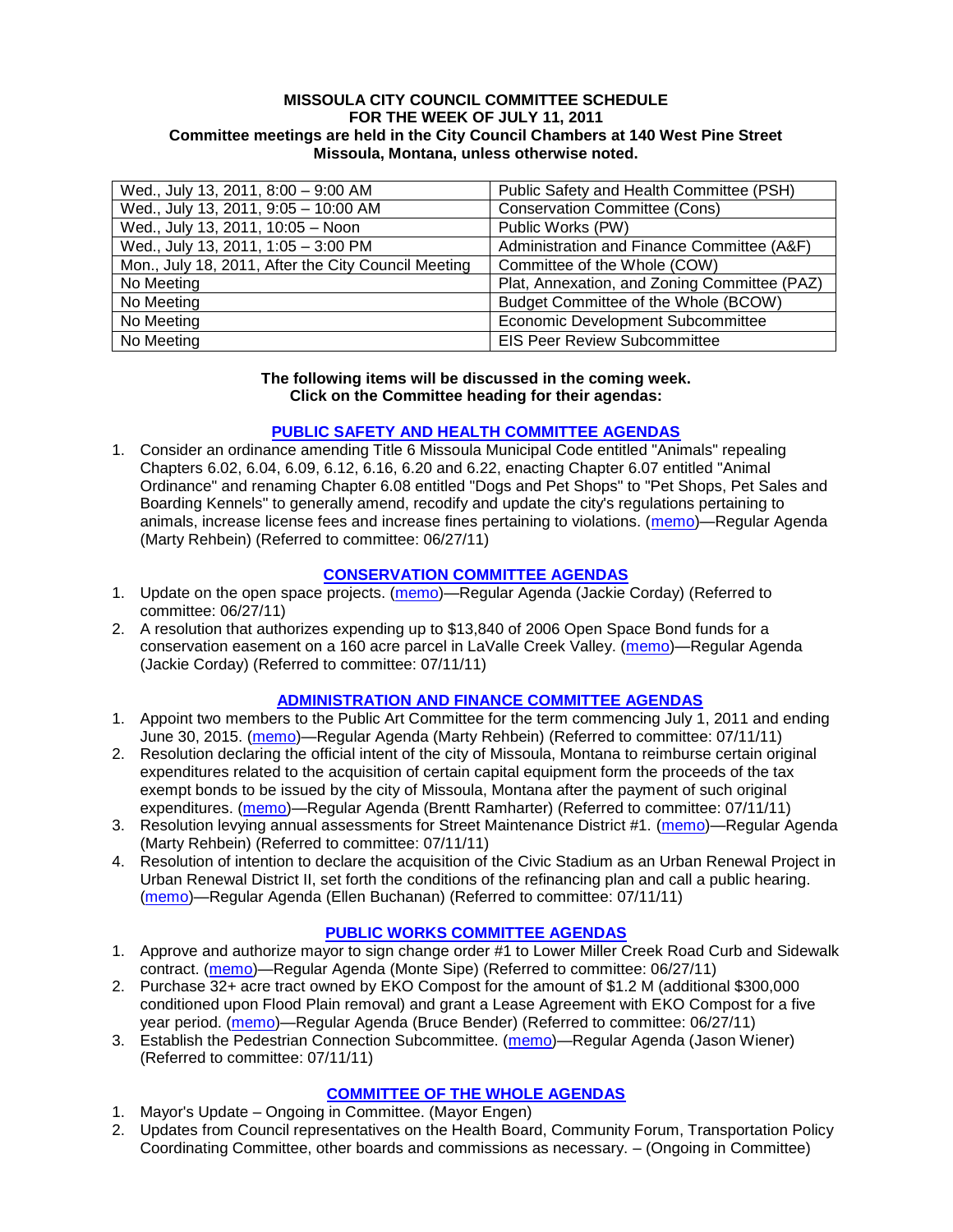### \*\*\*\*\*\*\*\*\*\*\*\*\*\*\*\*\*\*\*\*\*\*\*\*\*\*\*\*\*\*\*\*\*\*\*\*\*

### **The following items have been referred to City Council committees, but the committees will not discuss them in the coming week:**

# **PUBLIC SAFETY AND HEALTH COMMITTEE**

- 1. Police Department Update Ongoing in Committee. (Mark Muir)
- 2. Fire Department Update Ongoing in Committee (Mike Painter)
- 3. Health Department Update Ongoing in Committee. (Ellen Leahy)
- 4. An [ordinance](ftp://ftp.ci.missoula.mt.us/Packets/Council/2008/2008-12-15/2008CatOrdinanceAmendment%5B1%5D.pdf) amending Missoula Municipal Code Chapter 6.09 entitled "Missoula Cat Ordinance" section 6.09.010 through 6.09.090 to amend definitions, to limit the number of cats over the age of four months that a person, family, or household can harbor, keep, or maintain to five and to enact other general amendments. [\(PS&H\)](ftp://ftp.ci.missoula.mt.us/Packets/Council/2008/2008-12-15/081210psh.pdf) (Returned from Council floor: 01/12/09)
- 5. An [ordinance](ftp://ftp.ci.missoula.mt.us/Packets/Council/2008/2008-12-15/DogOrdinance--PSHrevisions.pdf) amending Missoula Municipal Code Title 6 entitled "Animals" generally amending Chapter 6.04 entitled "Animals Running at Large" and Chapter 6.08 entitled "Dogs and Pet Shops," increasing the fee when an animal is impounded and establishing a fee for a boarding kennel license. [\(PS&H\)](ftp://ftp.ci.missoula.mt.us/Packets/Council/2008/2008-12-15/081210psh.pdf) (Returned from Council floor: 01/12/09)
- 6. Eat Smart Coalition information. [\(memo\)](http://www.ci.missoula.mt.us/DocumentView.aspx?DID=6776)—Regular Agenda (Jason Wiener) (Referred to committee: 07/11/11)

# **CONSERVATION COMMITTEE**

- 1. Update from Greenhouse Gas Energy Conservation Team. [\(memo\)](http://www.ci.missoula.mt.us/DocumentView.aspx?DID=5945)—Regular Agenda (Ben Schmidt and Marilyn Marler) (Referred to committee: 04/11/11)
- 2. Discuss the city's strategy to complete a boundary survey of Greenough Park. [\(memo\)](http://www.ci.missoula.mt.us/DocumentView.aspx?DID=5875)—Regular Agenda (Dave Strohmaier) (Referred to committee: 04/04/11)
- 3. Information on Trail Projects [\(memo\)](http://www.ci.missoula.mt.us/DocumentView.aspx?DID=4477).—Regular Agenda (Marilyn Marler) (Referred to committee: 08/23/2010)
- 4. Update on the University's efforts to install or utilize biomass fuel to generate energy on campus. [\(memo\)](http://www.ci.missoula.mt.us/DocumentView.aspx?DID=6268)—Regular Agenda (Dick Haines) (Referred to committee: 04/25/11)
- 5. Approve and authorize the Mayor to sign the agreement with MRP for procurement and transfer of wood waste to support the Missoula Sawmill Site Wood Waste Reclamation Project, per the DNRC Wood Waste Grant awarded the City of Missoula. [\(memo\)](http://www.ci.missoula.mt.us/DocumentView.aspx?DID=6682)—Regular Agenda (Alan White) (Referred to committee: 06/27/11)

# **PLAT, ANNEXATION & ZONING COMMITTEE**

- 1. Annexation. (see separate list at City Clerk's Office for pending annexations) (Ongoing in Committee)
- 2. Request to rezone the property legally described as Lot 3 of Scott Street Lots Subdivision, located in Section 16, T13N, R19W, P.M.M. form D (Industrial) to I-1 (Light Industrial), based on the finding of fact and conclusions of law. (PAZ [05/21/08\)](ftp://ftp.ci.missoula.mt.us/Packets/Council/2008/2008-06-02/080521paz.pdf) (Returned from Council floor: 6/2/08)
- 3. Ongoing discussion of City planning issues with members of the Planning Board.—Regular Agenda (Bob Jaffe) (Referred to committee: 3/20/06)
- 4. Resolution repealing resolution No. 7404 and declaring the annexation of Lots 53 and 54 Dinsmore's Orchard Homes No. 5 null and void. [\(memo\)](http://www.ci.missoula.mt.us/DocumentView.aspx?DID=5349)—Regular Agenda (Jessica Miller) (Referred to committee: 01/10/11)
- 5. Resolution to annex and incorporate within the boundaries a certain parcel of land described as Linda Vista 12<sup>th</sup> Supplement, and zone the property Miller Creek View addition planned unit development with the underlying zoning of R-215 residential in the city all located in Section 13, Township 12 North, Range 20 West, P.M.M. [\(memo\)](http://www.ci.missoula.mt.us/DocumentView.aspx?DID=5992)—Regular Agenda (Jessica Miller) (Referred to committee: 04/11/11)
- 6. An [ordinance](http://www.ci.missoula.mt.us/DocumentView.aspx?DID=6463) to rezone property located at 1500 39<sup>th</sup> Street. The property is currently zoned RM1-35 (Residential, 43 multi-dwellings per acre) and RT2.7 (Residential, 16 dwellings per acre) and if approved the property will be zoned to B1-1 (Neighborhood Business) and RM1.5 (Residential, 29 multi-dwellings per acre). [\(Memo\)](http://www.ci.missoula.mt.us/DocumentView.aspx?DID=6469) [\(PAZ\)](http://www.ci.missoula.mt.us/Archive.aspx?ADID=4010) (Returned from Council floor: 06/06/2011)
- 7. Consider an ordinance amending Title 20 Chapter 20.75 Signs and Chapter 20.100 Terminology Chapter, as amended by Planning Board. [\(memo\)](http://www.ci.missoula.mt.us/DocumentView.aspx?DID=6725)—Regular Agenda (Louis Yellowrobe) (Referred to committee: 06/27/11)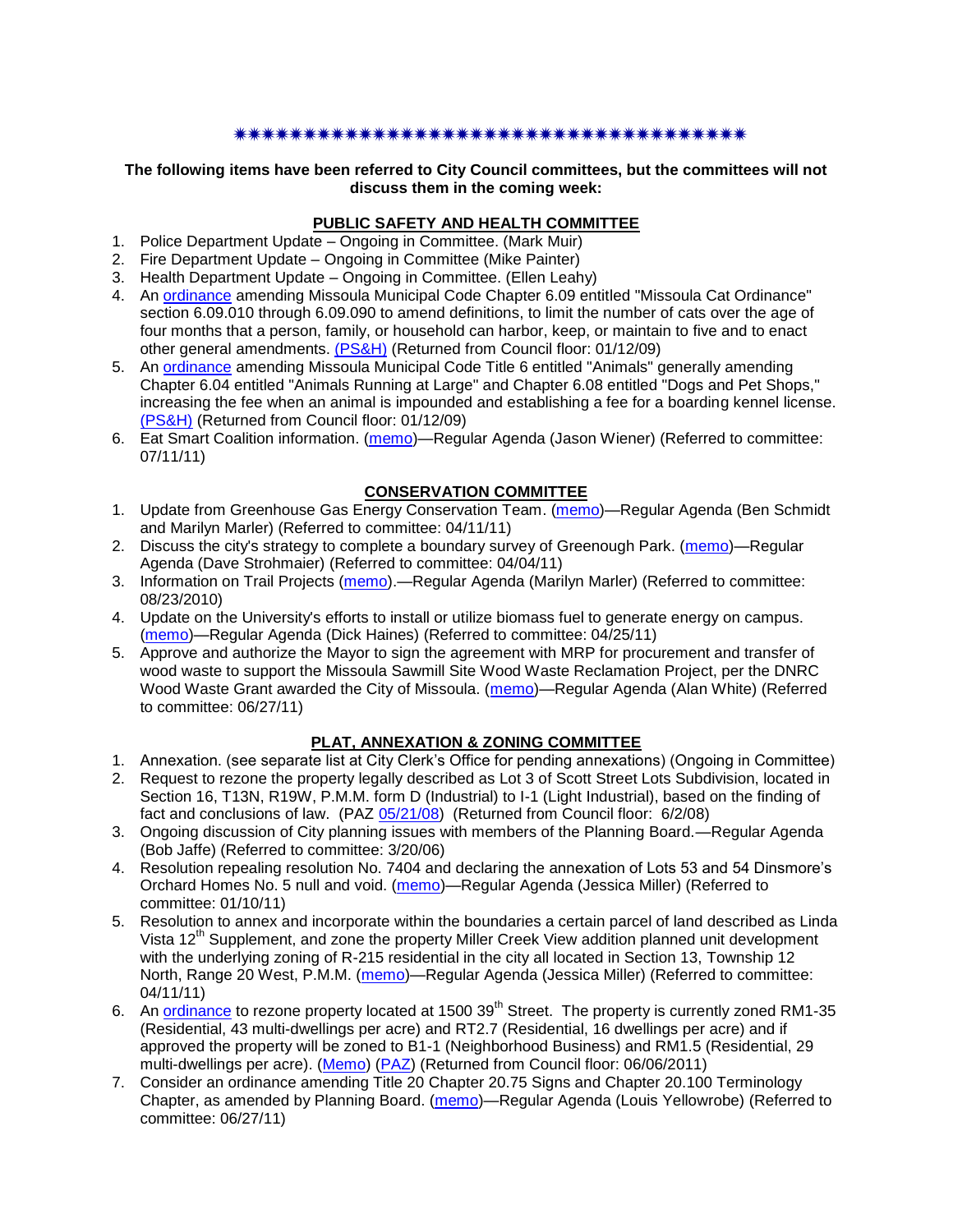# **ADMINISTRATION AND FINANCE COMMITTEE**

- 1. Approve claims. (Ongoing) (Consent Agenda)
- 2. Approve journal vouchers. (Ongoing) (Consent Agenda)
- 3. Approve budget transfers. (Ongoing) (Consent Agenda)
- 4. An ordinance amending the municipal code as it relates to bike licensing.  $(A\&F)$  (Returned from council floor: 12/15/08)
- 5. Implications of establishing maintenance districts. [\(memo\)](ftp://ftp.ci.missoula.mt.us/Packets/Council/2009/2009-05-11/Referrals/MaintenanceDistricts.pdf) Regular Agenda (Bob Jaffe) (Referred to committee: 05/11/09)
- 6. Clarify position of council member who also serves on the board of a non-profit agency that has dealings with the city. [\(memo\)](http://www.ci.missoula.mt.us/DocumentView.aspx?DID=1840) – Regular Agenda (Ed Childers) (Referred to committee: 07/20/2009)
- 7. Review the FY 2011-15 capital improvement projects (CIP). [\(memo\)](http://www.ci.missoula.mt.us/DocumentView.aspx?DID=3522) Regular Agenda (Brentt Ramharter) (Referred to committee: 04/19/2010)
- 8. Amend Council rules to change the Council's regular meeting schedule to two meetings per month [\(memo\)](http://www.ci.missoula.mt.us/DocumentView.aspx?DID=4027).—Regular Agenda (Marty Rehbein) (Referred to committee: 06/07/10)
- 9. Discuss the disposition of surplus city property. [\(memo\)](http://www.ci.missoula.mt.us/DocumentView.aspx?DID=4862)—Regular Agenda (John Newman) (Referred to committee: 10/25/10)
- 10. Amend the FY 2010 budget to appropriate expenditures that were not identified in the original budget. [\(memo\)](http://www.ci.missoula.mt.us/DocumentView.aspx?DID=4883)—Regular Agenda (Brentt Ramharter) (Referred to committee: 11/01/2010)
- 11. Discuss outstanding third-party contracts. [\(memo\)](http://www.ci.missoula.mt.us/DocumentView.aspx?DID=4956)—Regular Agenda (Lyn Hellegaard) (Referred to committee: 11/08/10)
- 12. Review the city's current policy for charging the public for various city-produced documents [\(memo\)](http://www.ci.missoula.mt.us/DocumentView.aspx?DID=5143) Regular Agenda (Dave Strohmaier) (Referred to committee: 12/06/10)
- 13. Confirm the reappointment of Mark Muir to the Impact Fee Advisory Committee completing a term commencing December 1, 2010 and ending November 30, 2014. (Returned from Council floor: 11/1/10)
- 14. Review Missoula's insurance experience, particularly work comp; propose improvements if warranted. [\(memo\)](http://www.ci.missoula.mt.us/DocumentView.aspx?DID=6381)—Regular Agenda (Ed Childers) (Referred to committee: 05/09/11)

# **PUBLIC WORKS COMMITTEE**

- 1. Consider the sizes of grease interceptors for the restaurant industry [\(memo\)](ftp://ftp.ci.missoula.mt.us/Packets/Council/2008/2008-04-21/Referrals/Industrial_waste_restaurants.pdf).—Regular Agenda (Stacy Rye and Bob Jaffe) (Referred to committee: 04/21/08)
- 2. Review infrastructure conditions at the locations of serious and fatal traffic accidents: 2007-2009 [\(memo\)](http://www.ci.missoula.mt.us/DocumentView.aspx?DID=3031).—Regular Agenda (Jason Wiener) (Referred to committee: 01/25/10)
- 3. T4 America partner support [\(memo\)](http://www.ci.missoula.mt.us/DocumentView.aspx?DID=4452) Regular Agenda (Stacy Rye) (Referred to committee: 08/16/10)
- 4. Presentation from Public Works staff regarding proposed process for finding contractors and awarding bids for reconstruction of Russell Street. [\(memo\)](http://www.ci.missoula.mt.us/DocumentView.aspx?DID=5042)—Regular Agenda (Bob Jaffe) (Referred to committee: 11/15/2010)
- 5. Resolution to change the speed limit on Reserve Street between Brooks and 39<sup>th</sup> Street. [\(memo\)](http://www.ci.missoula.mt.us/DocumentView.aspx?DID=5418) Regular Agenda (Wayne Gravatt) (Referred to committee: 01/24/11)
- 6. Approve the agreement for consultant services with Eli & Associates, Inc. on Project 10-034 England Boulevard right turn lane improvements. [\(memo\)](http://www.ci.missoula.mt.us/DocumentView.aspx?DID=6419) - Regular Agenda (Kevin Slovarp) (Referred to committee 05/16/2011)
- 7. Infrastructure condition inventory and maintenance requirements. [\(memo\)](http://www.ci.missoula.mt.us/DocumentView.aspx?DID=6751)—Regular Agenda (Ed Childers) (Referred to committee: 07/11/11)
- 8. Discuss Mountain Water parent company's acquisition by the Carlyle Group. [\(memo\)](http://www.ci.missoula.mt.us/DocumentView.aspx?DID=6777)—Regular Agenda (Jason Wiener) (Referred to committee: 07/11/11)

# **COMMITTEE OF THE WHOLE**

- 1. Joint meeting of the Mayor, City Council and County Commission; a facilitated quarterly OPG review as directed in the [Interlocal Agreement](ftp://ftp.ci.missoula.mt.us/Documents/Mayor/OPG/Adopted-ILA-2005.pdf) (Agenda)—Ongoing (Mayor Engen)
- 2. Joint meeting between the Missoula City Council and the Missoula County Public Schools' Board of Trustees [\(memo\)](ftp://ftp.ci.missoula.mt.us/Packets/Council/2007/2007-09-17/Referrals/Council_School_Board_referral.pdf).—Regular Agenda (Dave Strohmaier) (Referred to committee: 09/17/07)
- 3. Examination of Office Planning and Grants [\(memo\)](ftp://ftp.ci.missoula.mt.us/Packets/Council/2008/2008-09-08/Referrals/080825HendricksonOPGreferral.pdf)—Regular Agenda (Lyn Hellegaard) (Referred to committee: 09/08/08)

# **BUDGET COMMITTEE OF THE WHOLE**

1. Mayor's presentation of the FY 2012 Budget. [\(memo\)](http://www.ci.missoula.mt.us/DocumentView.aspx?DID=5788)—Regular Agenda (Brentt Ramharter) (Referred to committee: 03/21/11)